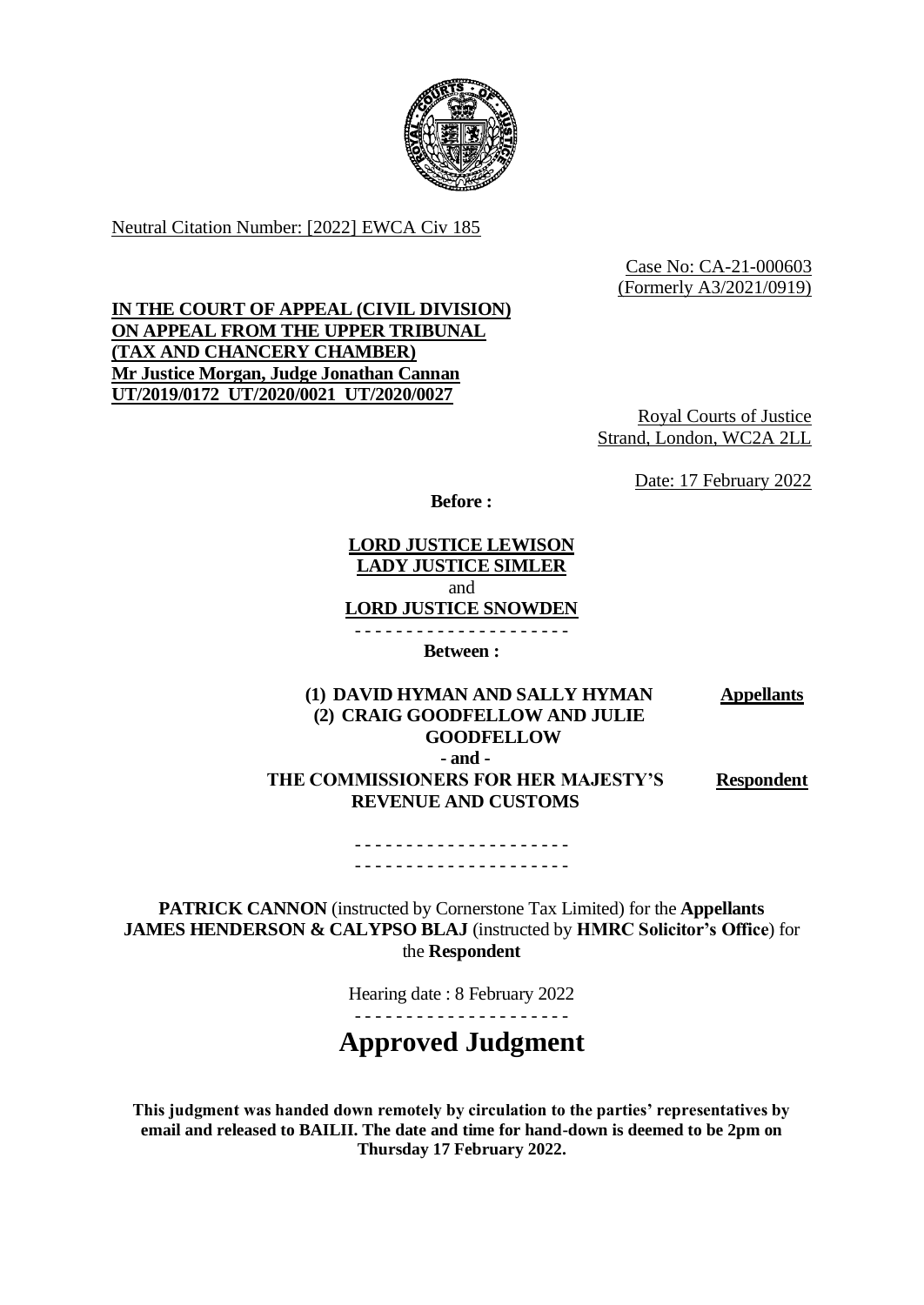## **Lord Justice Lewison:**

## **Introduction**

- 1. The acquisition of an interest in land may attract stamp duty land tax ("SDLT"). SDLT is charged at a different rate depending on whether the relevant land consists entirely of residential property on the one hand; or consists of or includes property that is not residential property on the other. The former rate is higher than the latter. The definition of "residential property" includes "land that is or forms part of the garden or grounds" of a dwelling. The issue on this appeal is whether there is an objective quantitative limit on the extent of the garden or grounds that fall within the definition.
- 2. The UT (Morgan J and Judge Cannan) held that there was not. The taxpayers in these cases were therefore liable to pay SDLT at the higher rate. Their decision is at [2021] UKUT 68 (TCC), [2021] STC 740. The taxpayers appeal.

## **The legislative framework**

- 3. SDLT is chargeable under the Finance Act 2003 on land transactions. Any acquisition of a chargeable interest is a land transaction: section 43 (1). A chargeable interest is an estate, interest, right or power in or over land: section 48 (1) (a). Whether a land transaction is chargeable to SDLT is governed by section 49. The transactions in the current appeals are all chargeable transactions.
- 4. The rate at which SDLT is charged is governed by section 55. There are two tables of charge: Table A and Table B. Table A applies where the relevant land consists entirely of residential property. Table B applies where the relevant land consists of or includes land that is not residential property.
- 5. Section 116, which is the key provision in these appeals, defines residential property. It relevantly provides:
	- "(1) In this Part "residential property" means—

(a) a building that is used or suitable for use as a dwelling, or is in the process of being constructed or adapted for such use, and

(b) land that is or forms part of the garden or grounds of a building within paragraph (a) (including any building or structure on such land), or

(c) an interest in or right over land that subsists for the benefit of a building within paragraph (a) or of land within paragraph (b);

and "non-residential property" means any property that is not residential property."

6. The question we have to decide is the meaning of paragraph (b) of that definition.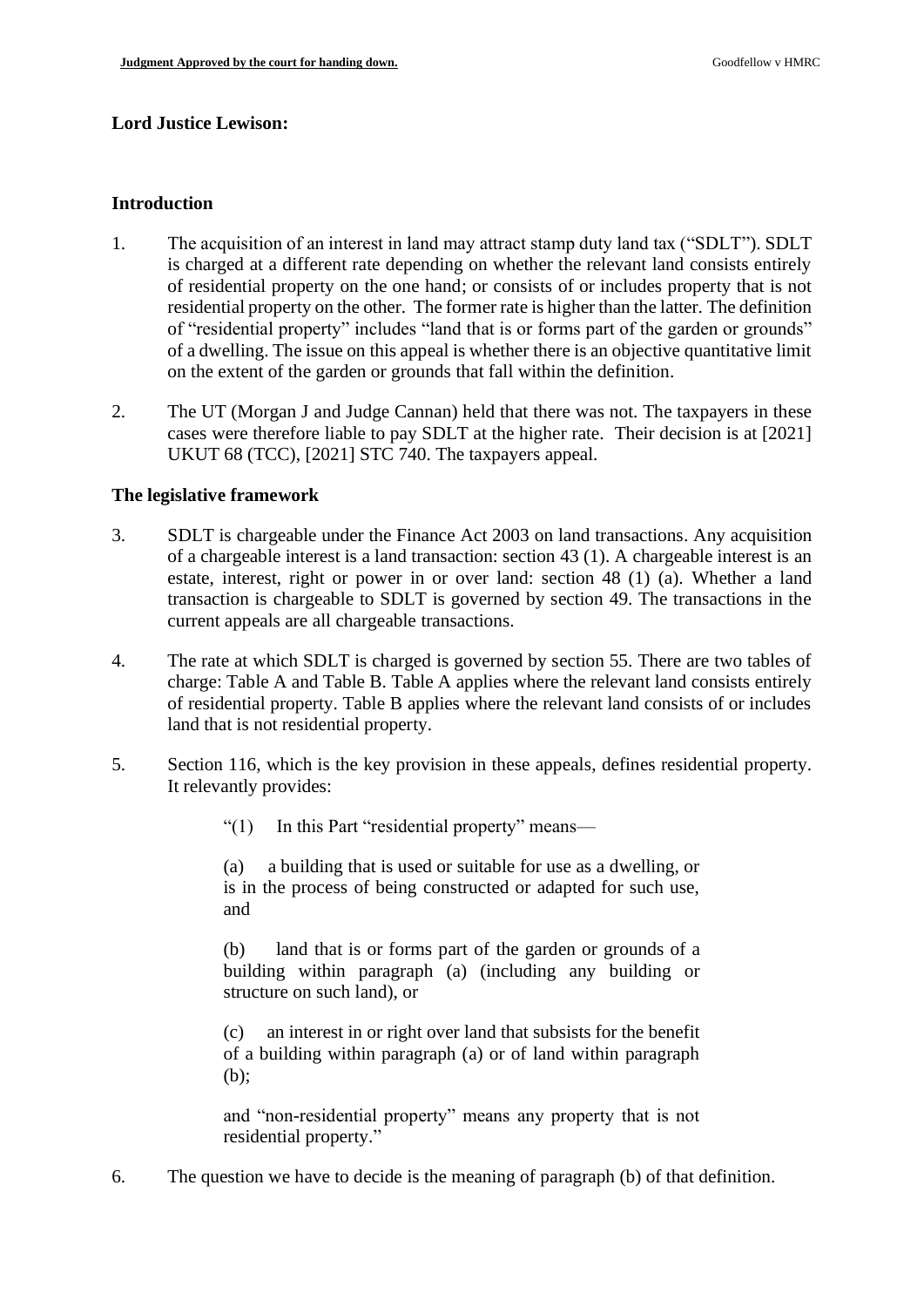#### **The facts**

- 7. The relevant facts can be briefly stated.
- 8. Mr and Mrs Hyman own a property known as "The Farmhouse", near St Albans. The property comprised a house and 3.5 acres of land. They bought the property on 23 October 2015. The house and land formed a roughly rectangular piece of land. The house was situated within a rectangular cultivated garden. Outside this garden was a large barn in a bad state of repair. There was a further garden referred to as a "secondary garden". Most of the rest of the property was a meadow. On one side of the property was a bridleway which was separated from the garden and the meadow by hedges.
- 9. Dr and Mrs Goodfellow own a house at Heathermoor House, Hale Purlieu, Fordingbridge, Hampshire. The property consists of a house and 4.5 acres of land. They bought the property on 21 March 2016. The land comprised gardens, a swimming pool, garaging, a stable yard and paddocks. It was argued on behalf of Dr and Mrs Goodfellow that a room above a garage had been used by the vendor as an office and was not residential property. It was further argued that the stable yard and paddocks were not residential property.
- 10. In each case the FTT found that the entirety of the land fell within section 116 (1) (b). Those decisions were based on the FTT's characterisation of the land in question, simply as a question of fact. The decisions of the FTT were upheld by the UT.

#### **Difficulties in interpretation**

- 11. Mr Cannon, on behalf of the taxpayers, stressed the brevity of the statutory language. He gave us a number of examples, drawn from his own experience, of cases where the taxpayer and HMRC had been in dispute about whether a particular parcel of land did or did not fall within the definition of "residential property" in section 116. I do not doubt that there will be cases in which there is room for reasonable disagreement. In view of the difficulties, Mr Cannon pressed upon us the desirability of a workmanlike and coherent test. His suggestion was that a test of whether land was required for the reasonable enjoyment of the dwelling was such a test.
- 12. Whether a more prescriptive test would be desirable is, at bottom, a question of policy. We are not concerned with such questions. The only question for us is whether that is what section 116, as enacted, actually means. It is not uncommon for Parliament, even in a taxation context, to use coarse-grained words whose outer limits are left to the courts and tribunals to work out: "plant", "emoluments" and "resident" are but three examples.

## **The argument**

13. In essence, the argument for the taxpayers is that in order for garden or grounds to count as residential property, they must be needed for the reasonable enjoyment of the dwelling having regard to its size and nature. In each case it was argued that the extent of the garden or grounds exceeded what was needed for the reasonable enjoyment of the relevant dwelling with the consequence that each of the taxpayers was only liable to pay SDLT at the lower of the two rates. The difference in Mr and Mrs Hyman's case is £34,950; and in Dr and Mrs Goodfellow's case it is £48,500.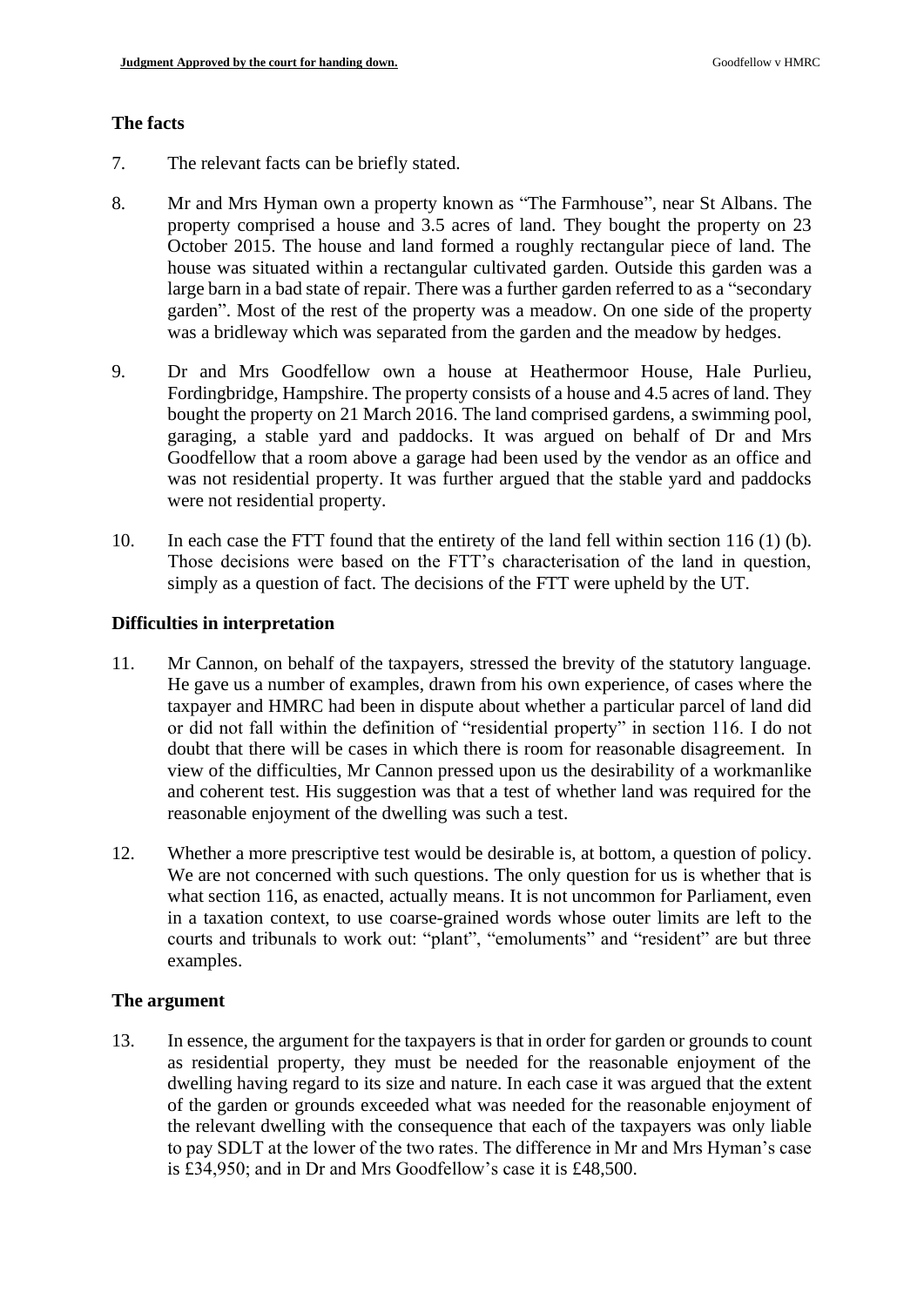- 14. If this legal argument is wrong, and it is simply a question of fact whether the land in question forms part of the garden or grounds of the relevant dwelling, it is not suggested that the FTT (which found the relevant facts) was wrong. It is important to emphasise that the argument is not about what is meant by the phrase "garden or grounds." The argument is that, whatever that phrase means, there is an objective external limiting factor which precludes "garden or grounds" from being residential property. That limiting factor is that the garden or grounds must be required for the reasonable enjoyment of the dwelling.
- 15. Mr Cannon does not suggest that the proposed limitation is in the express words of section 116 (1) (b) itself. But, he says, HMRC (then the Commissioners for Inland Revenue) had published guidance on analogous legislation which was extant at the time that what became the Finance Act 2003 was making its way through Parliament. In enacting section 116 in the way that it did, Parliament should be taken to have had that guidance in mind and to have intended it to be equally applicable to section 116.
- 16. In support of this argument, he relies on passages in Bennion, Bailey and Norbury on Statutory Interpretation  $(8<sup>th</sup> ed)$  ("Bennion"). At paragraph 24.10 the editors say:

"While views expressed by officials are not generally admissible they may be relevant if expressed in public before an Act is passed. For example, the drafter of a consolidation Bill will give public evidence to Parliament and there seems to be no reason why this kind of material should not be referred to on the basis that it forms part of the material that was in the contemplation of Parliament at the time at which the Act was passed"

17. In *R v Wandsworth London Borough Council, ex p Beckwit[h](https://www.lexisnexis.com/uk/legal/#ref8_626F73695F62696E6465725F30315F30375F303032345F3231_ID0ELCAE)* [1996] 1 WLR 60 the House of Lords rejected an argument that counsel sought to support by relying on guidance issued by the Department of Health. Lord Hoffmann said:

> "'The opinion of the department is entitled to respect, particularly since I assume that the Act was drafted upon its instructions. But in my view this statement is simply wrong."

18. Commenting on that decision in paragraph 24.17 the editors of Bennion say:

"There may, of course, be cases where guidance was available in draft during the passage of a Bill through the legislature. In that case it forms part of the relevant contextual material to be borne in mind when construing the resulting Act."

19. Based on these passages, Mr Cannon argues that HMRC statements of practice in relation to analogous legislation should be taken into account in interpreting section 116 (1) (b). The particular statement on which he relies was concerned with section 92B of the Finance Act 2001, which was introduced as an amendment made by the Finance Act 2002. That section concerned stamp duty relief in disadvantaged areas. The definition of residential property in that section included: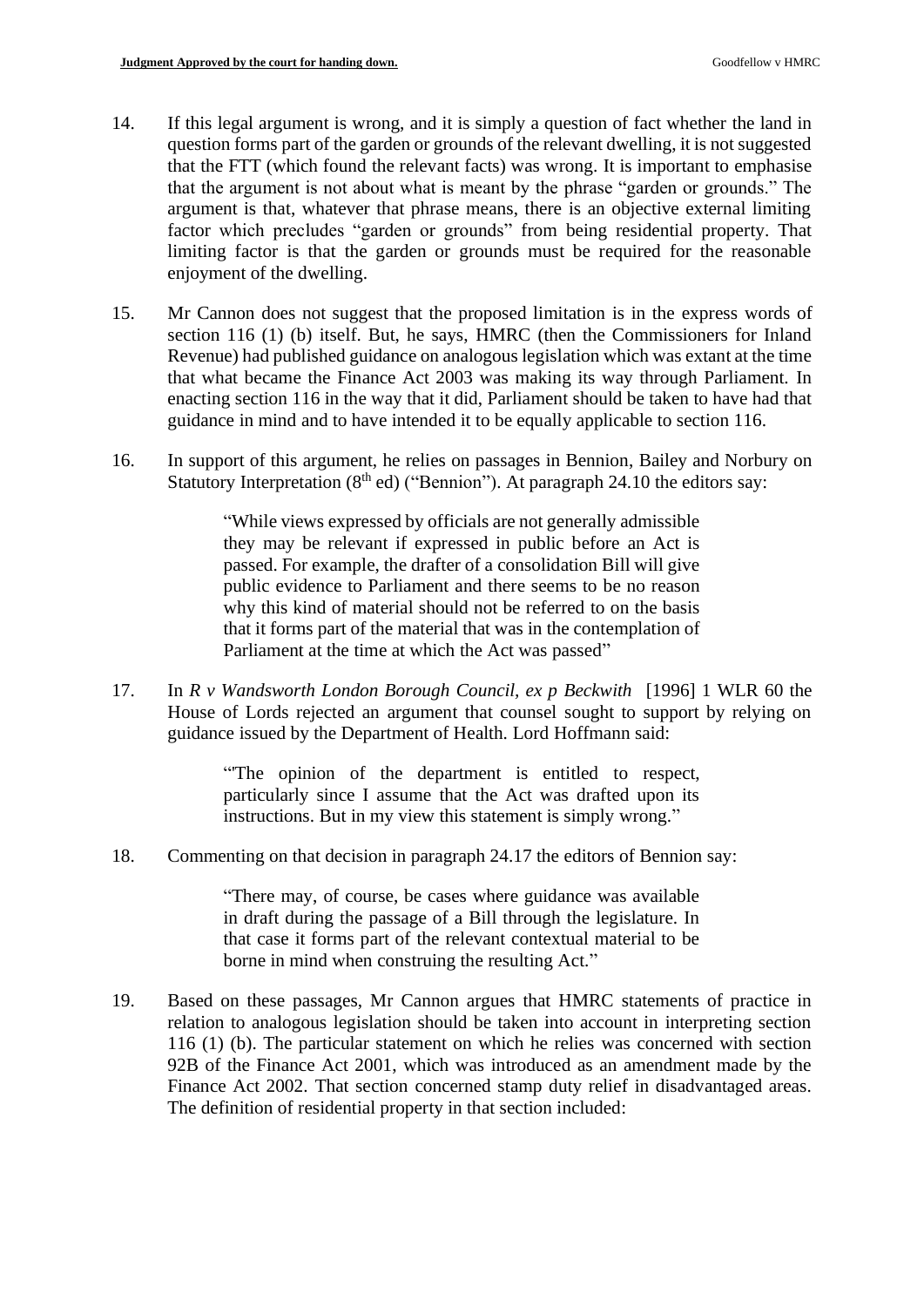"… land that is or forms part of the garden or grounds of a building within paragraph (a) (including any building or structure on such land)."

20. There is, of course, a strong verbal similarity between that definition and section 116 (1) (b). HMRC's guidance in relation to the definition in section 92B, contained in SP 1/03 Stamp Duty Disadvantaged Areas Relief (April 2003), was this:

> "The test the Inland Revenue will apply is similar to that applied for the purposes of the capital gains tax relief for main residences (section 222(3) of the Taxation of Chargeable Gains Act 1992 ). The land will include that which is needed for the reasonable enjoyment of the dwelling having regard to the size and nature of the dwelling."

- 21. Since the words of section 92B and section 116 (1) (b) are closely aligned, Mr Cannon argues that section 116 (1)(b) should be given the same meaning as section 92B. In support of that submission, Mr Cannon sought to rely on a statement in Parliament by the Financial Secretary to the Treasury (Dawn Primarolo MP) as the bill which became the Finance Act 2002 was passing through its committee stage in the House of Commons. In response to a proposed amendment to the bill, she said that HMRC would produce a statement of practice to deal with what kind of building would count as residential property. I assume that that is the origin of SP 1/03. The statement itself was not in existence at that time; but it came into existence at or shortly before section 92B was brought into effect by regulations. It follows that that guidance was not available (even in draft) during the passage of the bill through Parliament. It therefore falls outside the principle as stated in Bennion.
- 22. Before the UT, Mr Cannon also relied on guidance given by HMRC after the Finance Act 2003 had passed into law. That guidance was in similar terms to that I have quoted, and related specifically to section 116; although it was altered in 2019 (after the relevant transactions in these appeals). But Mr Cannon no longer relies on that guidance. His submission is confined to the guidance that he says Parliament must be taken to have had in mind when considering the Bill that became the Finance Act 2003.

## **The role of external materials**

23. Our task is made much easier by the very recent authoritative restatement by the Supreme Court of the role of external materials in statutory interpretation. In *R (on the application of O) v Secretary of State for the Home Department* [2022] UKSC 3 Lord Hodge, writing for the majority, said by reference to *R v Secretary of State for the Environment, Transport and the Regions, Ex p Spath Holme Ltd* [2001] AC 349, that the object of statutory interpretation is to identify the meaning borne by the words of an Act of Parliament, in its statutory context; and that citizens should be able to rely on what they read in Acts of Parliament. He went on to say this at [30]:

> "External aids to interpretation therefore must play a secondary role. Explanatory notes, prepared under the authority of Parliament, may cast light on the meaning of particular statutory provisions. Other sources, such as Law Commission reports, reports of Royal Commissions and advisory committees, and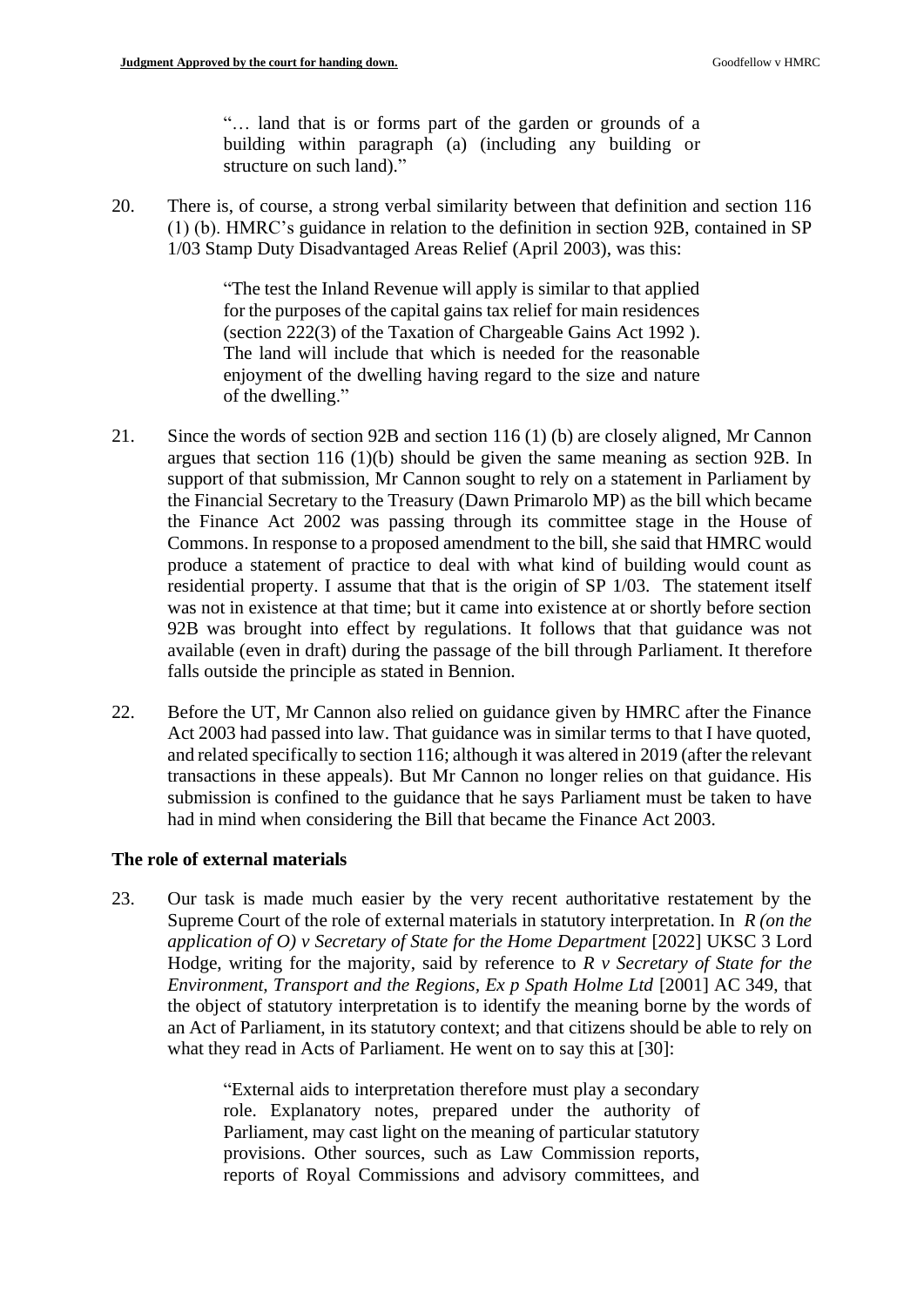Government White Papers may disclose the background to a statute and assist the court to identify not only the mischief which it addresses but also the purpose of the legislation, thereby assisting a purposive interpretation of a particular statutory provision. The context disclosed by such materials is relevant to assist the court to ascertain the meaning of the statute, whether or not there is ambiguity and uncertainty, and indeed may reveal ambiguity or uncertainty: *Bennion, Bailey and Norbury* on Statutory Interpretation, 8th ed (2020), para 11.2. But none of these external aids displace the meanings conveyed by the words of a statute that, after consideration of that context, are clear and unambiguous and which do not produce absurdity."

#### 24. At [32] he said:

"In their written case the appellants sought to support their contention that a child's acquisition of substantial ties with the UK by spending time in the UK in the first ten years of his or her life created a complete entitlement to citizenship by referring to statements by a Government minister, Timothy Raison, to the Standing Committee which considered an amendment which became section 1(4) to the 1981 Act. Such references are not a legitimate aid to statutory interpretation unless the three conditions set out by Lord Browne-Wilkinson in *Pepper v Hart* [1993] AC 593, 640 are met. The three conditions are (i) that the legislative provision must be ambiguous, obscure or, on a conventional interpretation, lead to absurdity; (ii) that the material must be or include one or more statements by a minister or other promoter of the Bill; and (iii) the statement must be clear and unequivocal on the point of interpretation which the court is considering."

- 25. Of these conditions, only the second is arguably satisfied in the present case in relation to the statement made by the Financial Secretary. I do not consider that these criteria can be used to create an ambiguity where none would otherwise exist; and I consider that it is unarguable that the third of the conditions is satisfied where the Minister in question did not purport to express a view about what the draft legislation actually meant. Nor did the proposed amendment she was addressing concern itself with the quantity of land that could count as "garden or grounds". It was concerned with a different question: namely what kinds of use might qualify as residential property. In my judgment the statement by the Financial Secretary to the Treasury is inadmissible.
- 26. There is another principle of statutory interpretation (usually referred to as the *Barras* principle). This principle is that where words in an Act of Parliament have been given a clear and authoritative *judicial* interpretation, and Parliament uses the same words in a subsequent Act in a similar context, those words will be taken to have been used in the same way as the courts had previously interpreted them: *Barras v Aberdeen Steam Trawling and Fishing Co Ltd* [1933] AC 402. But since we are concerned with guidance given by HMRC rather than with court rulings, that principle is not in play.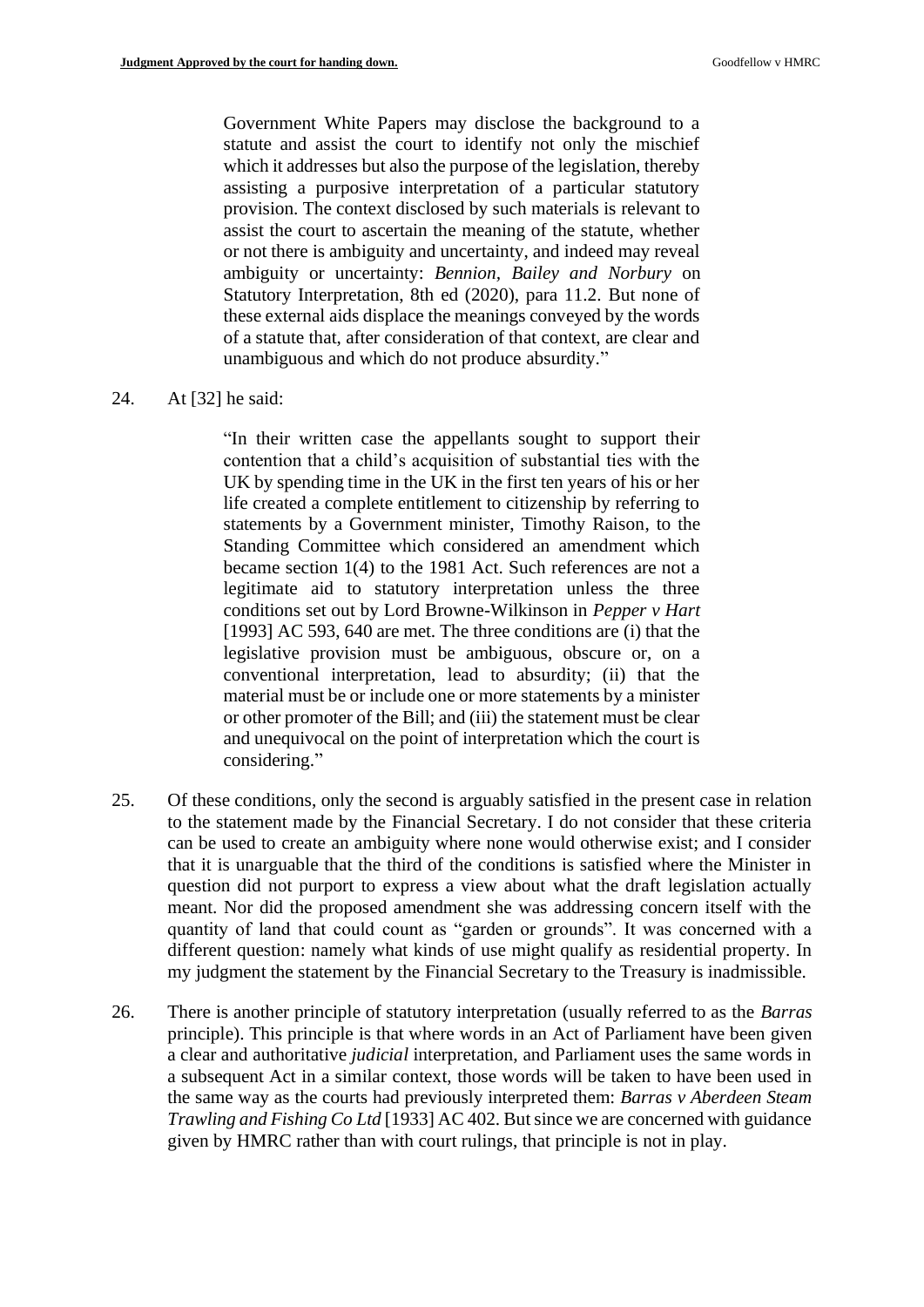27. Although the guidance on which Mr Cannon relies was in existence as the bill which became the Finance Act 2003 passed through Parliament, it was given in the context of stamp duty; not SDLT. As the Upper Tribunal pointed out in *Pollen Estate Trustees v HMRC* [2012] UKUT 277 (TCC), [2012] STC 2443 at [19]:

> "SDLT is an entirely new tax invented to replace stamp duty because of the unsatisfactory nature of that tax [i.e. stamp duty]. It is clearly not the case that the new tax carried with it any of the intellectual or other baggage of the old tax."

28. That observation was approved in this court: [2013] EWCA Civ 753, [2013] 1 WLR 3785. There is no reason, therefore, why Parliament should have intended that the guidance given in relation to stamp duty should apply to SDLT. Second, the guidance given by HMRC did not, even in its own terms, purport to be an *interpretation* of section 92B. At best it amounted to guidance on how HMRC would, in practice, apply a test. Third, HMRC did not explain why they decided to apply a test derived from the express wording of section 222(3) of the Taxation of Chargeable Gains Act 1992 to section 92B. Section 222 was in very different terms. It relevantly provided:

> "(1) This section applies to a gain accruing to an individual so far as attributable to the disposal of, or of an interest in—

> (a) a dwelling-house or part of a dwelling-house which is, or has at any time in his period of ownership been, his only or main residence, or

> (b) land which he has for his own occupation and enjoyment with that residence as its garden or grounds up to the permitted area.

> (2) In this section "the permitted area" means, subject to subsections (3) and (4) below, an area (inclusive of the site of the dwelling-house) of 0.5 of a hectare.

> (3) Where the area required for the reasonable enjoyment of the dwelling-house (or of the part in question) as a residence, having regard to the size and character of the dwelling house, is larger than 0.5 of a hectare, that larger area shall be the permitted area."

- 29. Thus section 222 (2) contained a bright line limit on the amount of garden or grounds that would automatically qualify for relief from CGT, whether or not it was required for the reasonable enjoyment of the dwelling-house; but that limit could be extended under sub-section (3). Neither section 92B nor (now) section 116 contains either that limitation or the possibility of relaxation. The relationship between section 222 and section 92B is not explained in HMRC's guidance.
- 30. Moreover, section 222 of the Taxation of Chargeable Gains Act and section 116 of the Finance Act perform entirely different functions. Section 222 is concerned with the extent of relief from CGT on a disposal of an individual's only or main residence. It is not concerned with characterising the nature of the property concerned; merely with imposing an objective spatial or quantitative limit on the amount of such land that